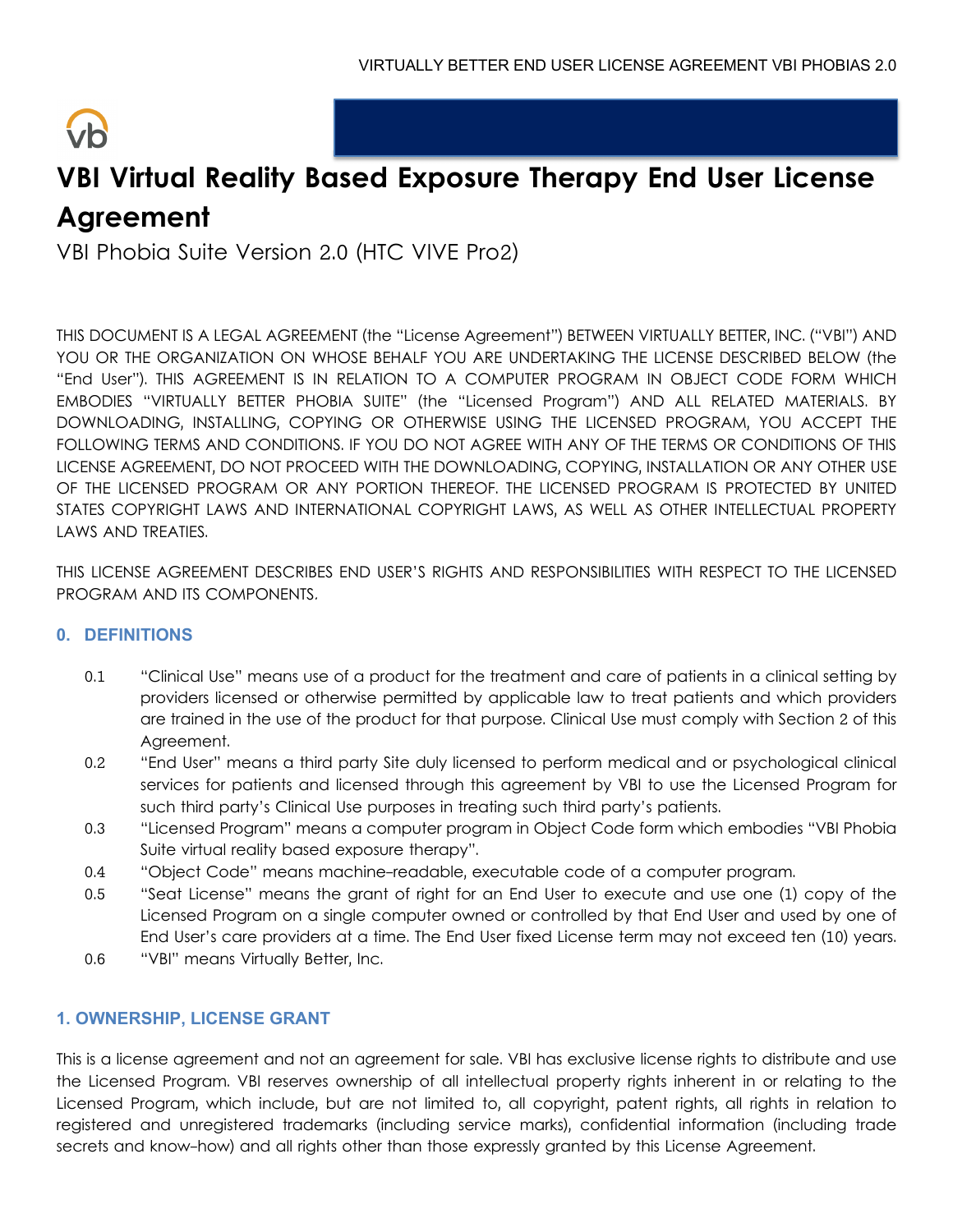User License. Subject to the payment of the fee required and subject to the terms and conditions of this License Agreement, we grant to the End User a limited, non-transferable, non-assignable, non-sublicensable, and nonexclusive and revocable license for Designated User(s) (as defined below) within End User organization to use Licensed Program on hardware approved or sold to the End User by VBI. End User may be licensed to install or use a SINGLE SEAT of the Licensed Program on hardware not explicitly provided or approved by VBI, however, VBI does not warrant the functionality on hardware not sold by VBI. "Designated User(s)" shall mean End User employee(s) acting within the scope of their employment, acting on End User's behalf, or for whom End User have purchased a license. "Additional User(s)" may be enumerated separately as part of a purchase agreement executed in conjunction with this license.

End User may not publish, distribute, extract, re-utilize, or reproduce any part of VBI Products in any material or form (including photocopying or storing it in any medium by electronic means) other than in accordance with the limited use license set out in these End User Licensing Agreement or as permitted by the United States Copyright Act. Except as expressly provided herein and the copyright notice, we grant no rights to you under any patents, copyrights, trademarks, trade secrets or any other proprietary rights. Notwithstanding the foregoing, VBI does not own the original personal information that Users input into VBI products.

### **2. CLINICAL USE**

The Clinical Use of the Licensed Program by the End Users must comply with applicable United States laws and regulations, as well as the laws and regulations in the countries in which the Licensed Program will be used, governing medical devices intended for human use, including but not limited to 21 C.F.R. Part 812 and laws and regulations concerning registration and results reporting for clinical trials of medical devices promulgated under the Food and Drug Administration Amendments Act of 2007.

The End User must obtain informed consent from their patients before using the Licensed Program. The informed consent must contain language specific to the use of virtual reality for exposure thereby, such as:

"I understand that this treatment is a relatively new method for conducting exposure therapy. Using virtual reality environments might involve wearing a head-mounted display, which is like a helmet with mini-television screens in front of my eyes. The purpose of the virtual environment is to help me feel as if I am really in the situation of which I am afraid or learning to cope with. Thus, virtual environments may elicit anxiety or other physical/emotional responses, which are consistent with the treatment I wish to receive and designed to help me overcome my fears or other identified problem areas.

I understand that it is possible to experience transient adverse side effects from virtual environments, including motion sickness, disorientation, and dizziness. I agree to inform my psychologist if I experience such side effects and wait until I am no longer experiencing any such effects before beginning other activities, such as operating a motor vehicle. A very small portion of the population may experience epileptic seizures when viewing certain kinds of flashing lights or patterns that are commonly present in daily activities. Such people also may experience seizures while using the head-mounted display. I agree to inform my psychologist of any past epileptic activity, as this may affect their professional judgment about utilizing the virtual environments as part of my child's planned treatment."

#### **3. RESTRICTIONS**

The End User's use of the Licensed Program is subject to the following: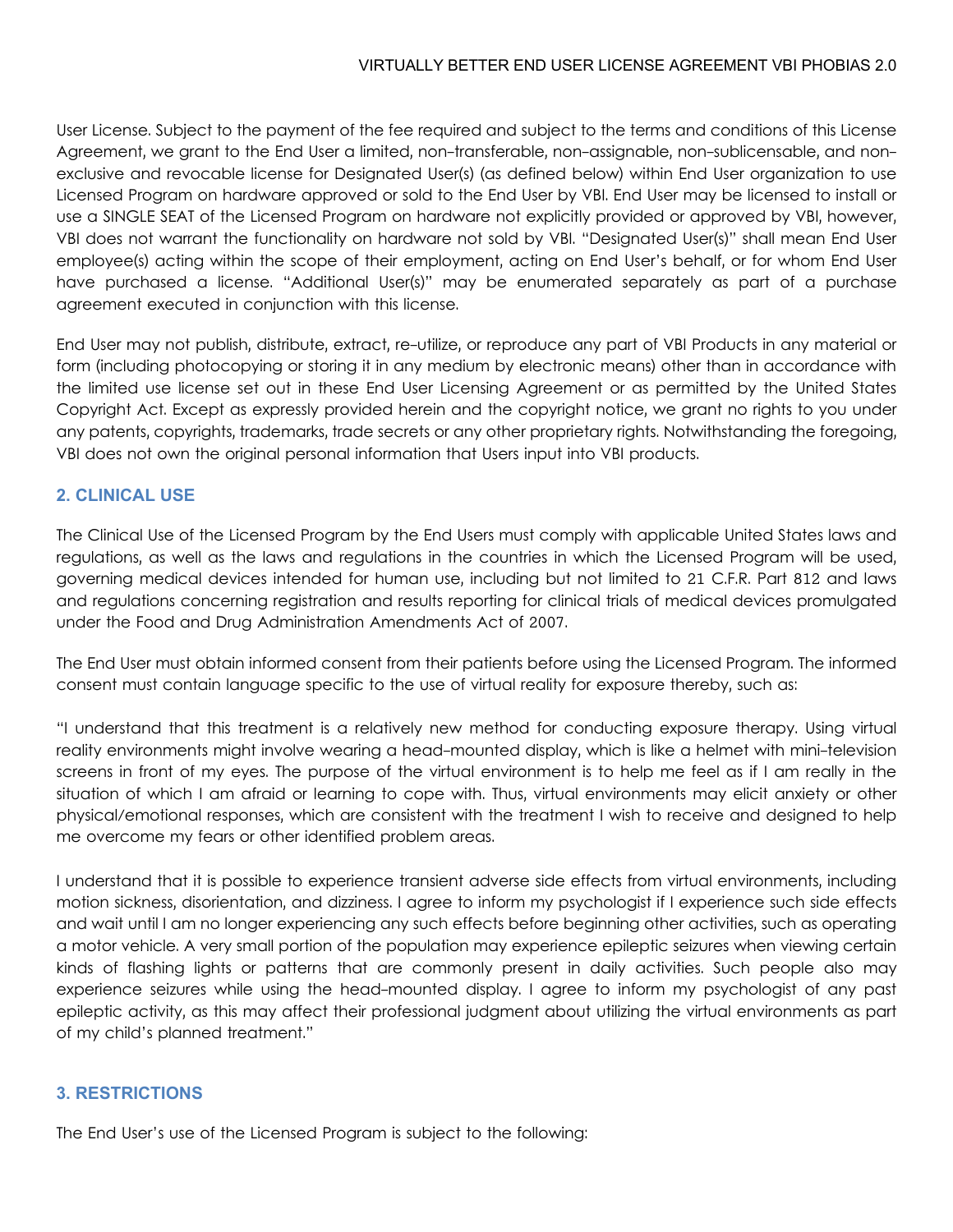End User must agree not to duplicate, provide, or otherwise make available the Licensed Program or any other material provided in support of the Licensed Program, including but not limited to documentation and the Licensed Program Object Code, in any form, to any person, party, or entity other than disclosure by End User to its employees and consultants to the extent that such disclosure is reasonably necessary to End User's use of the Licensed Program. End User must agree not to reverse engineer, decompile or disassemble the Licensed Program or otherwise attempt to derive the source code. End Users shall not use the Licensed Program to provide services to third parties whether by way of time-share, hosted services or other methods by which such third parties benefit from the use of the Licensed Program, other than the Clinical Use of the Licensed Program on End Users' patients at the Sites as applicable.

Notwithstanding the foregoing limited license grant, End User must acknowledge that certain components of the Licensed Program may be covered by so-called "open source" software licenses ("Open Source Components"), which means any software licenses approved as open source licenses by the Open Source Initiative or any substantially similar licenses, including without limitation any license that, as a condition of distribution of the software licensed under such license, requires that the distributor make the software available in source code format. VBI shall agree to provide a list of Open Source Components for a particular version of the Licensed Program upon End User's request. End User shall agree to comply with the applicable terms of such licenses and to the extent required by the licenses covering Open Source Components, the terms of such licenses will apply in lieu of the terms of the license agreement with the End User. To the extent the terms of the licenses applicable to Open Source Components prohibit any of the restrictions in this license agreement with the End User with respect to such Open Source Component, such restrictions will not apply to such Open Source Component. To the extent the terms of the licenses applicable to Open Source Components require VBI to make an offer to provide source code or related information in connection with the Licensed Program, such offer is hereby made. Any request for source code or related information should be directed by the End User only to (VBI DIRECTOR OF SALES). End User acknowledges receipt of notices for the Open Source Components for the initial delivery of the Licensed Program.

License to VBI. End User grants to VBI without charge the right to use, copy, modify and create derivative works of any and all suggestions, improvements, data, feedback, corrections and other information and contributions provided by End User to VBI regarding the Licensed Program; such use by VBI to be for the purpose of (i) improving the operation, functionality or use of VBI's existing and future software and products and (ii) publishing aggregated statistics about software quality, provided that no data in any such publication can be used to specifically identify the End User without prior written consent. End Users shall remove from the results prior to sending to VBI all information that may identify individual patients, including without limitation, all of the following data elements: patient name, contact information, medical record number, any personal information such as social security number or driver's license, photographs or other unique identifies including those found at http://www.oshpd.ca.gov/Boards/CPHS/HIPAAIdentifiers.pdf. Any information sent to VBI shall not be considered confidential or secret information of the End User.

End User acknowledges that VBI does not engage in the practice of any health or behavioral healthcare profession and its offer of software is not intended to or constitute the practice of any healthcare profession. VBI's software products or electronic tools or systems may be used by licensed providers to assess and treat their patients pursuant to the exercise of the provider's independent professional judgement. Use of VBI products or systems by unlicensed individual's constitutes a breach of the EULA, and VBI disclaims all liability for use of VBI products or systems in such circumstances. VBI products are also not to be used for health emergencies, and VBI disclaims all liability for use of our products or systems in connection with such emergencies.

### **4. TERMINATION**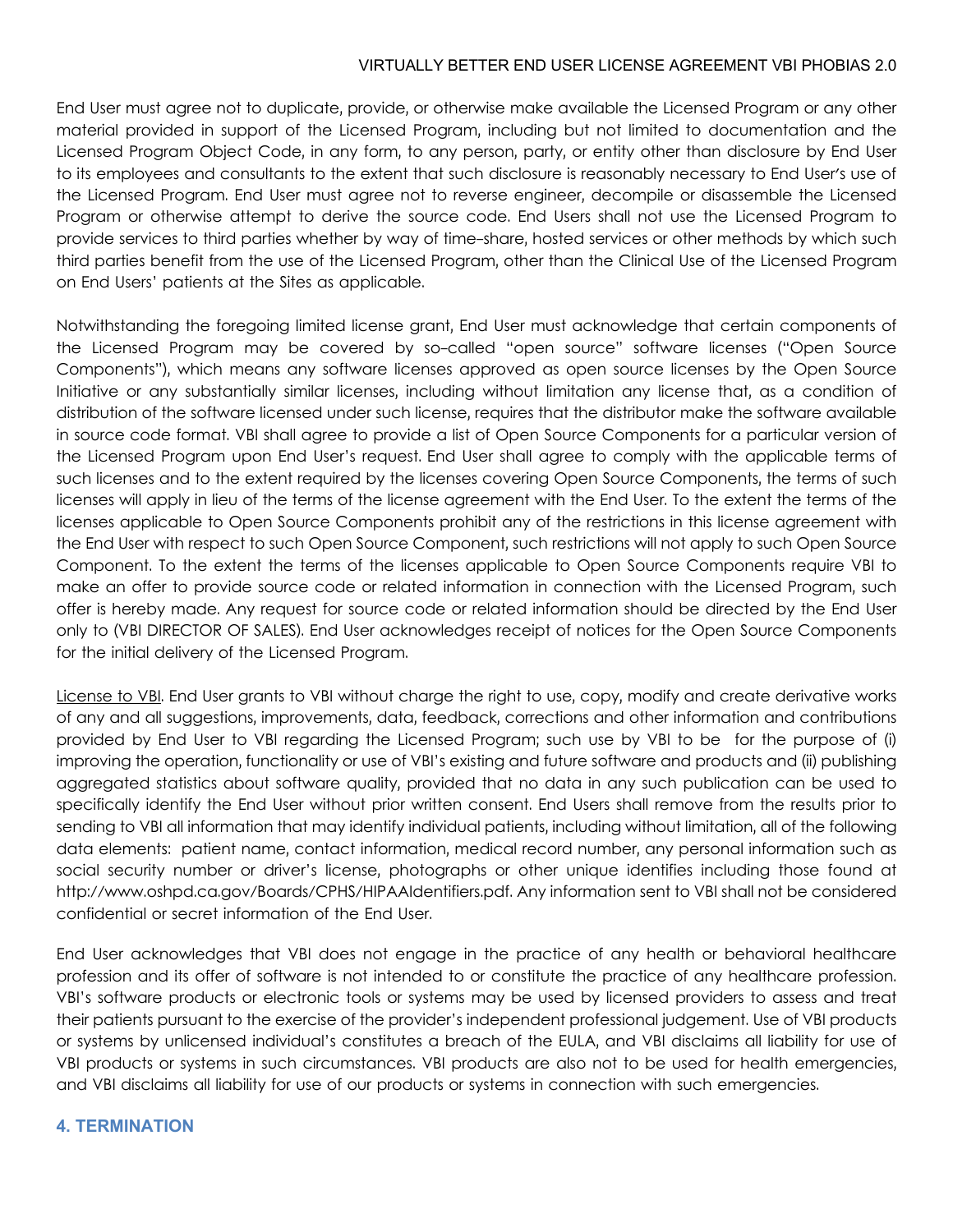In case of termination of this Agreement the obligations of the End User to VBI required under Section 3 (Restrictions); 5 (Warranty); 6 (Indemnification); and 7 (Insurance) of this Agreement shall continue. Upon termination End User shall immediately deliver to VBI or destroy all copies of the Licensed Program. In the event of termination or expiration of the licensing agreement, VBI will have no obligations to End User under the End User License Agreement.

### **5. WARRANTY AND LIMITATION ON DAMAGES**

The licensed program is furnished to end user as-is. VBI makes no representations or warranties, express or implied. By way of example, but not limitation, VBI makes no representations or warranties of merchantability or fitness for any particular purpose, or that the use of the licensed program components or documentation will not infringe any patents, copyrights, trademarks or other rights.

Nothing in this Agreement shall be construed as:

- 1 a warranty or representation that anything made, used, sold or otherwise disposed of under any license granted in this Agreement is or will be free from infringement of patents, copyrights and trademarks of third parties;
- 2 a warranty or representation that the Licensed Program will operate uninterrupted or error free;
- 3 conferring rights to VBI to use in advertising, publicity or otherwise, the name of End User or of its employees or subsidiaries; or
- 4 conferring rights to End User to use in advertising, publicity or otherwise, the name, logo, trademark, or symbol of VBI, its affiliates, or employees.

Notwithstanding anything to the contrary contained herein, to the maximum extent permitted by law, in no event will VBI be responsible for any incidental, consequential, indirect, special, punitive, or exemplary damages of any kind, including damages for lost goodwill, lost profits, lost business or other indirect economic damages, whether such damages arise from claims based upon contract, negligence, tort (including strict liability) or other legal theory, resulting from a breach of any warranty or any other term of this agreement, and regardless of whether VBI was advised or had reason to know of the possibility of such damages in advance.

The licensed program is not designed, intended, or authorized for use in any type of system or application in which the failure of the system or application could create a situation where personal injury or death may occur (e.g., medical systems, life-sustaining or life-saving systems).

### **6. IDEMNIFICATION**

End User must agree to defend, indemnify and hold harmless VBI and its officers, shareholders, directors, professional staff, employees and agents and their respective successors, heirs and assigns (the "Indemnitees"), against all liability, demand, damage, loss, or expense incurred by or imposed upon the Indemnitees or any one of them in connection with any claims, suits, actions, demands or judgments arising out of any theory of product liability (including but not limited to, actions in the form of tort, warrantee, or strict liability) for death, personal injury or illness (whether mental or physical), or property damage arising from End User's use, or other disposition of the Licensed Program, or a breach of this Agreement.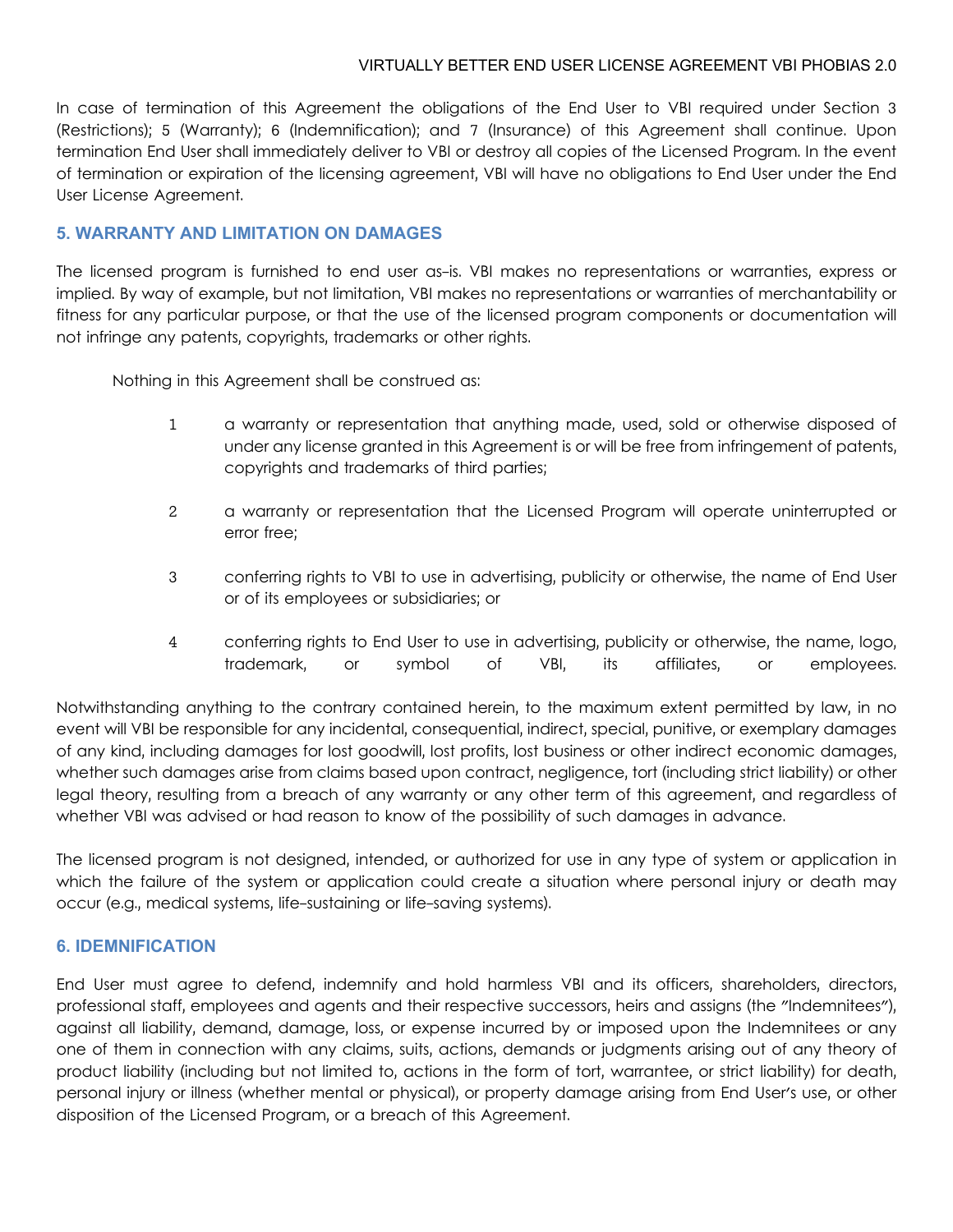End User must also agree, at its own expense, to provide attorneys reasonably acceptable to VBI to defend against any actions brought or filed against any of the Indemnitees with respect to the subject of indemnity contained herein, whether or not such actions are rightfully brought. To the extent that any proposed settlement directly affects VBI, End User shall obtain the approval of VBI before finally agreeing to such settlement proposal, which consent shall not be unreasonably withheld.

## **7. HARDWARE LIMITED WARRANTY**

VBI warrants that for a period of ninety (90) days from the date of shipment from Us: (i) the media on which the Software is furnished as well as all peripheral devices provided by US will be free of defects in materials and workmanship under normal use.

This limited warranty extends only to You as the original licensee. Your exclusive remedy and the entire liability of VBI and its suppliers under this limited warranty will be, at Our option, repair, replacement, or refund of the Hardware if reported (or, upon request, returned) to the party supplying the Hardware to You.

## **8. LIMITATION OF LIABILITIES**

In no event shall VBI's or its suppliers' liability to You, whether in contract, tort (including negligence), or otherwise, exceed the price paid by You. You agree that the foregoing limitations shall apply even if the above stated warranty fails of its essential purpose.

### **9. INSURANCE**

End User must at its sole cost and expense, procure and maintain in effect a comprehensive general liability policy of insurance in single limit coverage of not less than One Million U.S. Dollars (\$1,000,000) per incident and Two Million U.S. Dollars (\$2,000,000) annual aggregate for death, bodily injury or illness (whether mental or physical) and Two Hundred Thousand U.S. Dollars (\$200,000) annual aggregate in property damage. Such comprehensive general liability insurance shall provide (i) product liability coverage and (ii) broad form contractual liability coverage for End User's indemnification. Each such policy of insurance shall name VBI as an additional insured and shall provide for not less than thirty (30) days prior written notice before any cancellation or material change in coverage shall be effective. A Certificate evidencing the current, comprehensive general liability policy herein defined shall be delivered to VBI within thirty (30) days of the Effective Date. End User shall maintain such insurance for so long as End User is using the Licensed Program if the insurance is a claims made policy and for term of the End User's license agreement plus five (5) years if the insurance is not a claims make policy. Notwithstanding anything to the contrary above, End Users that are government entities are permitted to use their program of self-insurance, rather than meet the insurance requirements as set forth above.

The minimum amounts of insurance coverage required under Section 7 shall not be construed to create a limit of End User's liability with respect to its indemnification in Section 6 of this Agreement.

# **10. VERIFICATION**

VBI or a certified auditor acting on VBI's behalf, may, upon its reasonable request and at its expense, audit End User with respect to the use of the Licensed Program. Such audit may be conducted by mail, electronic means or through an in-person visit to End User installation site. Any such in-person audit shall be conducted during regular business hours at End User facilities and shall not unreasonably interfere with End User business activities. VBI shall not remove, copy, or redistribute any electronic material during the course of an audit. If an audit reveals that End User are using the Licensed Program in a way that is in material violation of the terms of the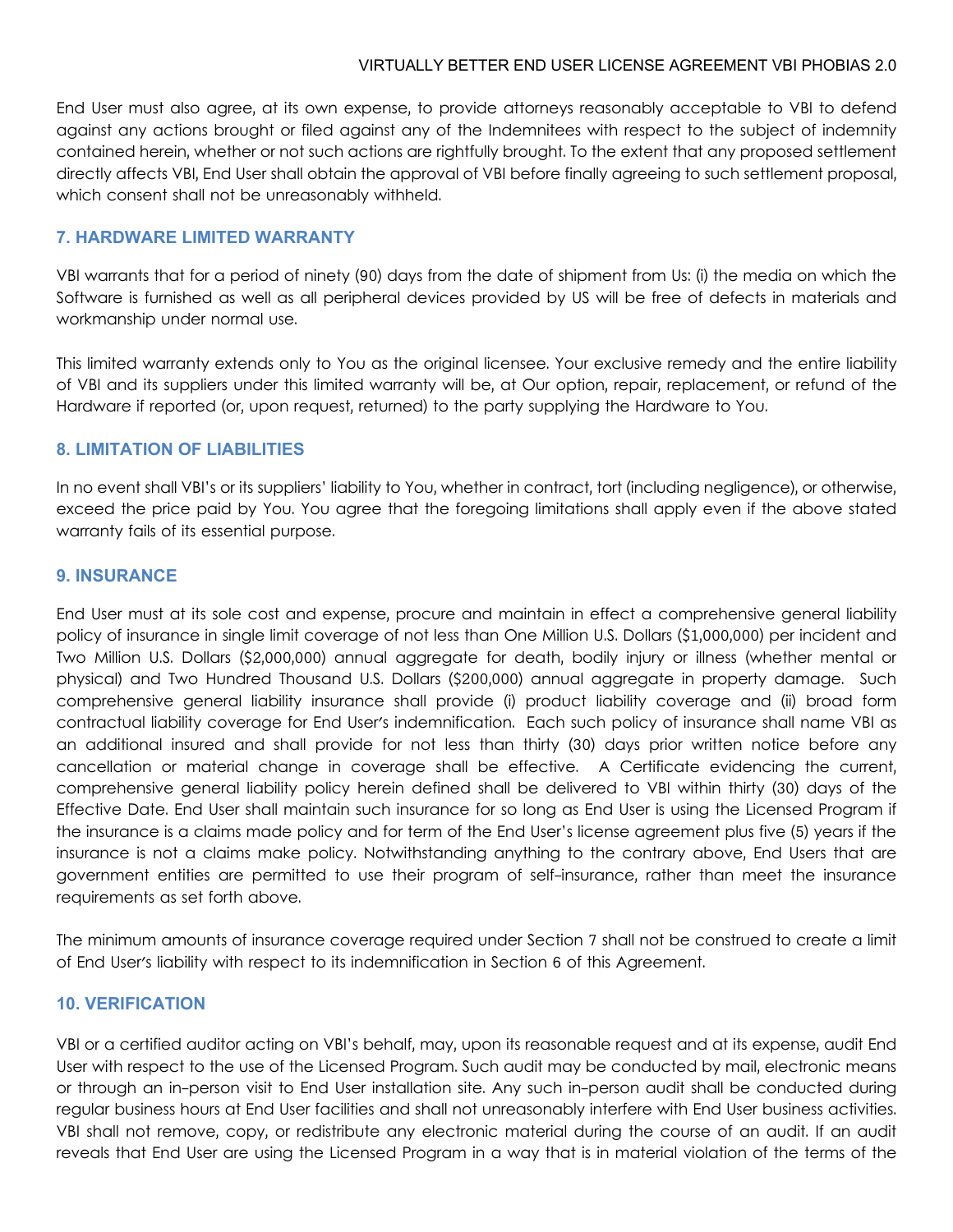License Agreement, then End User shall pay VBI reasonable costs of conducting the audit. In the case of a material violation, End User agree to pay VBI any amounts owing that are attributable to the unauthorized use. In the alternative, VBI reserves the right, at our sole option, to terminate the licenses for the Licensed Program.

## **11. THIRD PARTY LICENSED PROGRAM**

Installed configurations of the Licensed Program may provide menu links to third party applications, libraries or code (collectively "Third Party Licensed Program"). Third Party Licensed Program does not comprise a licensed part of the Licensed Program. In some cases, access to Third Party Licensed Program may be included along with the Licensed Program delivery as a convenience, or in conjunction with a support agreement. Licensee acknowledges that use of any Third Party Licensed Program may be covered by the owners' respective license agreements or restrictions.

## **12. PAYMENT AND TAXES**

Unless other terms are specifically agreed to and included by Us, all payments under this License Agreement are due immediately upon delivery or installation of the Licensed Program. If indicated below, within thirty (30) days of the date We provide an invoice to End User by mail or email.

## **13. SUPPORT AND UPDATES**

End User is not entitled to any support for the Licensed Program under this License Agreement. All support must be purchased separately and will be subject to the terms and conditions contained in the purchased support agreement. End User is entitled to receive minor version updates to the Licensed Program (i.e. versions identified as follows (X.Y, X.Y+1). End User are not entitled to receive major version updates (i.e. X.Y, X+1.Y) or bug fix updates to the Licensed Program (X.Y.Z, X.Y.Z+1), unless purchased independently of this license or covered under a purchased support agreement.

### **14. MISCELLANEOUS**

Applicability. The license granted herein applies only to the version of the Licensed Program available when purchased in connection with the terms of this License Agreement. Any previous or subsequent license granted to End User for use of the Licensed Program shall be governed by the terms and conditions of the agreement entered in connection with purchase of that version of the Licensed Program.

Controls. End User agrees that End User will comply with all applicable laws and regulations with respect to the Licensed Program. The Licensed Program, including technical data, is subject to U.S. export control laws, including the U.S. Export Administration Act and its associated regulations, and may be subject to export or import regulations in other countries. Customer agrees to comply strictly with all such regulations and acknowledges that it has the responsibility to obtain licenses to export, re-export, or import Licensed Program.

Identification. End User agree to be identified as a customer of ours and End User agree that We may refer to End User by name, trade name and trademark, if applicable, and may briefly describe End User business in our marketing materials and web site.

Assignment. End User may not assign this License Agreement without Our prior written consent, which will not be unreasonably withheld. This License Agreement will inure to the benefit of Our successors and assigns.

Completeness. End User acknowledges that this License Agreement is complete and is the exclusive representation of our agreement. No oral or written information given by Us or on our behalf shall create a